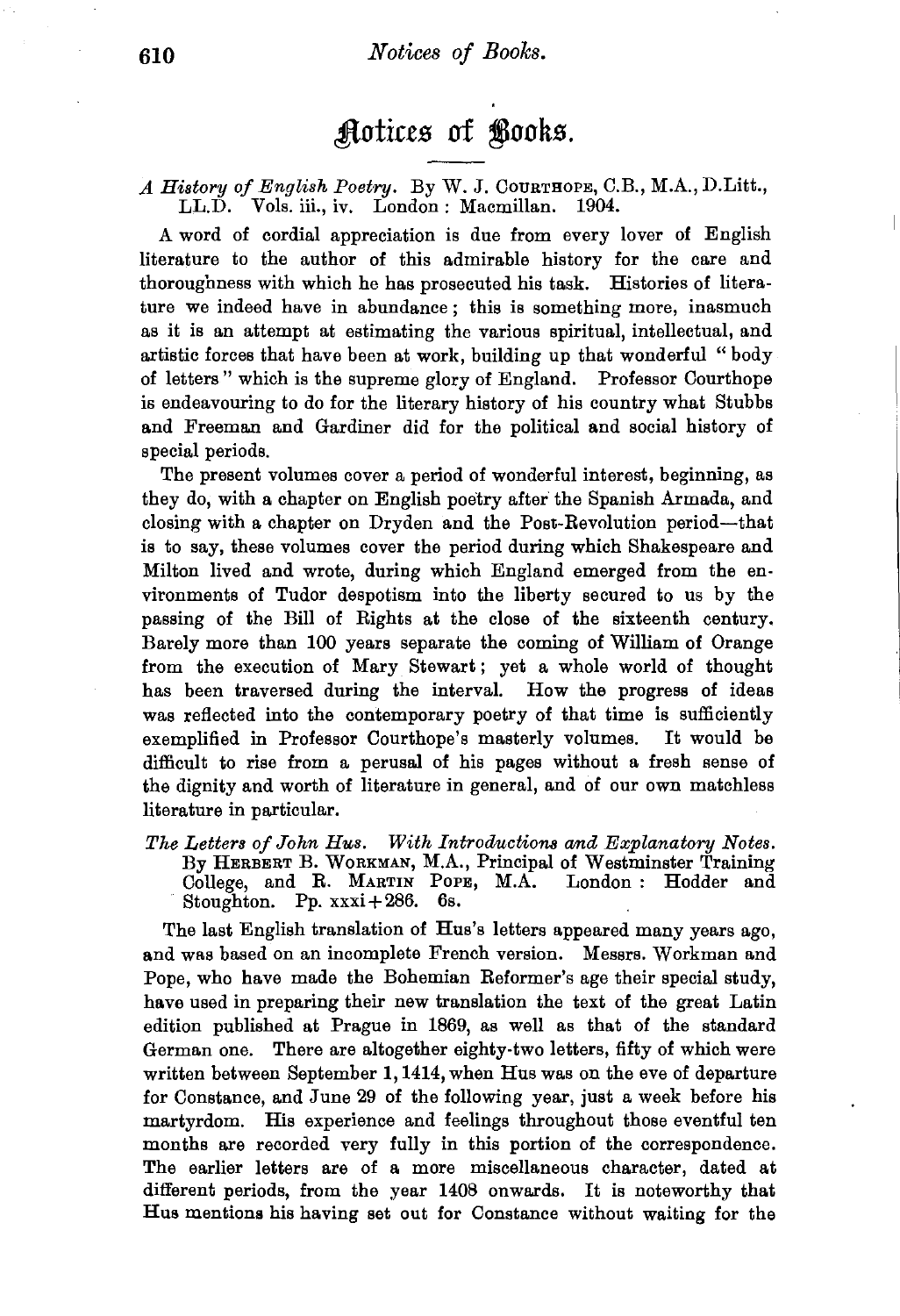safe-conduct promised him by the Emperor Sigismund, leaving the formal document to overtake him as best it might. It did not, indeed, reach him until he had been actually arrested. Dean Milman has pointed out that the heresy for which Hus suffered has never been clearly defined, and that he must be reckoned as "a martyr to the power of the hierarchy," for he did not deny the tenets of belief rejected afterwards by the German and English Reformers. The editors of the present volume appear to have formed much the same opinion. Hus, they say, was "a martyr not so much to his convictions of the untruth of current beliefs as because of his fidelity to conscience." He expressly "yielded himself, not once or twice, to the teaching of the Church. But he could not acknowledge that he recanted heresies which he had always stoutly disclaimed, and which the Council had attributed to him along with doctrines to which he con· fessed." A careful study of his correspondence leaves the impression that the chief causes of offence were his denunciations of the vices of the clergy, and his insistence on unrestricted liberty in preaching, together with his doctrine that a Bishop or priest living in sin was not a Bishop or priest at all. Political as well as religious animosity had much to do with his destruction, and the numerous enemies who got him within their toils were not likely to trouble themselves with technicalities. His letters show that he was no fanatic. They display a noble spirit of courage and humility, and we do not wonder that Luther delighted in them, or that the writer had a host of devoted friends such as the faithful Baron John of Chlum and many others who stood by him to the last. The completeness of this very excellent edition will be fully appreciated by its readers.

*Veins of Silver; or, Things hidden beneath the Surface.* By SAMUEL GARRATT, M.A., Honorary Canon of Norwich. London: Charles J. Thynne. Pp. xix+209. 3s. 6d.

The republication of Canon Garratt's three essays, long out of print, is very welcome. They are concerned with subjects that deeply exercise the minds of thoughtful people—Inspiration, God's Dealings with the Heathen, and Everlasting Punishment. That on Inspiration is an argument for the Divine origin of Holy Scripture founded upon the principle that " it contains more truth implicitly than it teaches explicitly,'' the words of Scripture being such that in successive ages they have been "unfolded to meet the knowledge men have otherwise acquired," and while never teaching them science have always proved to be in agreement with true science when learned. What is maintained is not that Scripture will unfold to meet any alteration of popular opinion, but will ultimately be found to accord with every true advance of scientific knowledge. The thesis is worked out in a very original and interesting manner. Our readers will recollect Lord Bacon's saying about the Scriptures-" The inditer of them did know four things which no man attains to know, which are, the mysteries of the kingdom of glory, the perfection of the laws of nature, the secrets of the heart of man, and the future succession of all ages." Canon Garratt's book forms an instructive commentary on this passage, though he does not quote it. The second and third essays